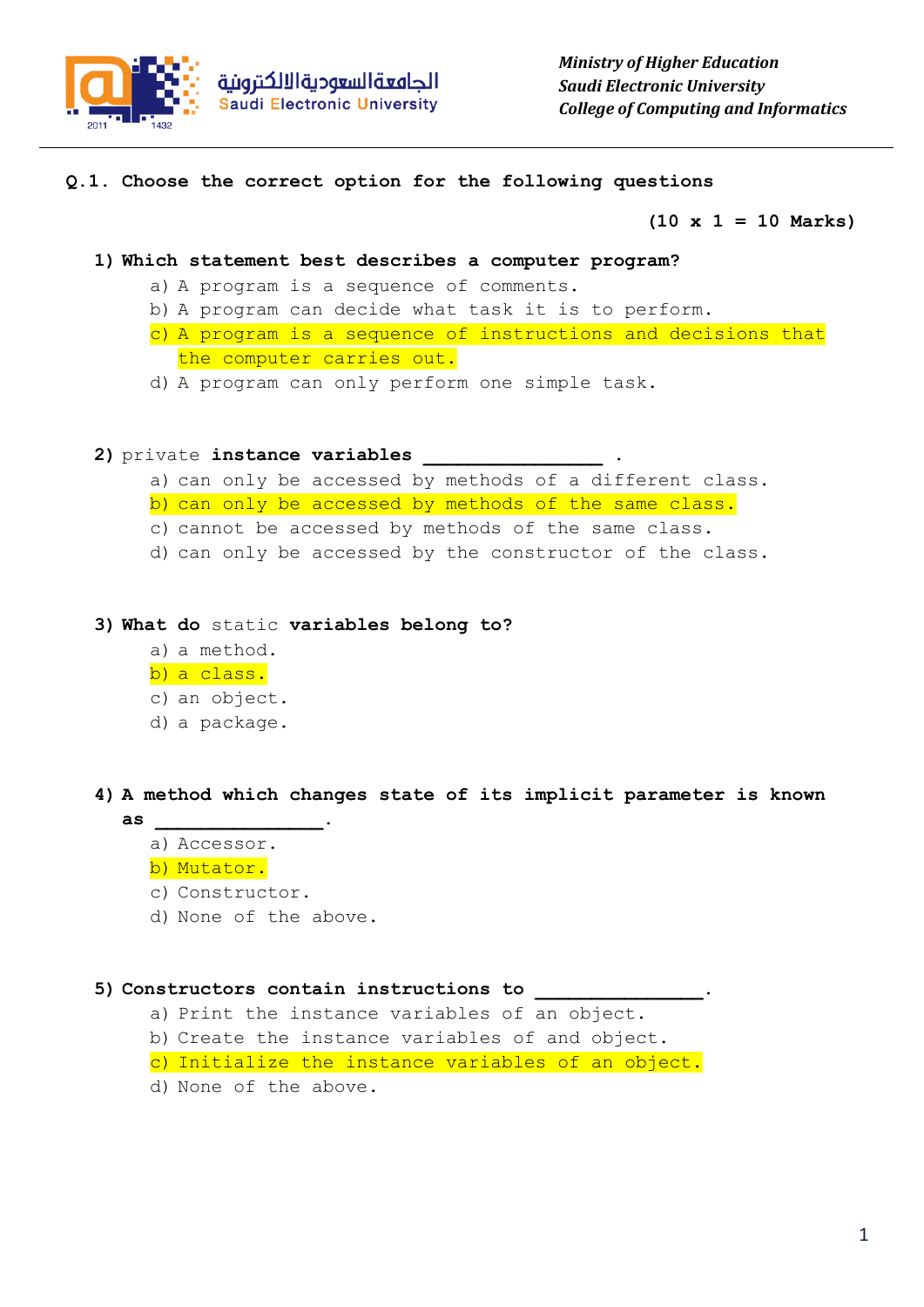

**6) Which is the correct version of Java code construction an object of class Rectangle, and for declaring an object variable of class Rectangle.**

```
a) Rectangle box = new Rectangle();
b) Rectangle box = new Rectangle(5, 10, 20, 30);
c) Rectangle box = new Rectangle(5, 10);
d) All of the above.
```
**7) Which of the following is the correct syntax for** *if* **statement? int x = 5; String size = "";**

```
a) if (x < 10) { size = "Small"; }
        else (x < 20) { size = "Medium"; }
b) if (x < 10); { size = "Small"; }
        else (x < 20) { size = "Medium"; }
c) if (x < 10) { size = "Small"; }
   else { size = "Medium"; }
d) if { size = "Small";}
        else (x < 20) { size = "Medium"; }
```
**8) Which of the following values does not have a primitive data type?**

- a) 12.50
- b) "Hello"
- c) 6
- d) 1E4

**9) Which java statements change the string** "SEU" **to** "seu".

- a) "SEU".replace("SEU", "seu")
- b) "SEU".toLowerCase()
- c) All of the above.
- d) None of the above.

## **10) What kind of operator is the** <= **operator?**

- a) Boolean
- b) Arithmetic
- c) Inequality
- d) Relational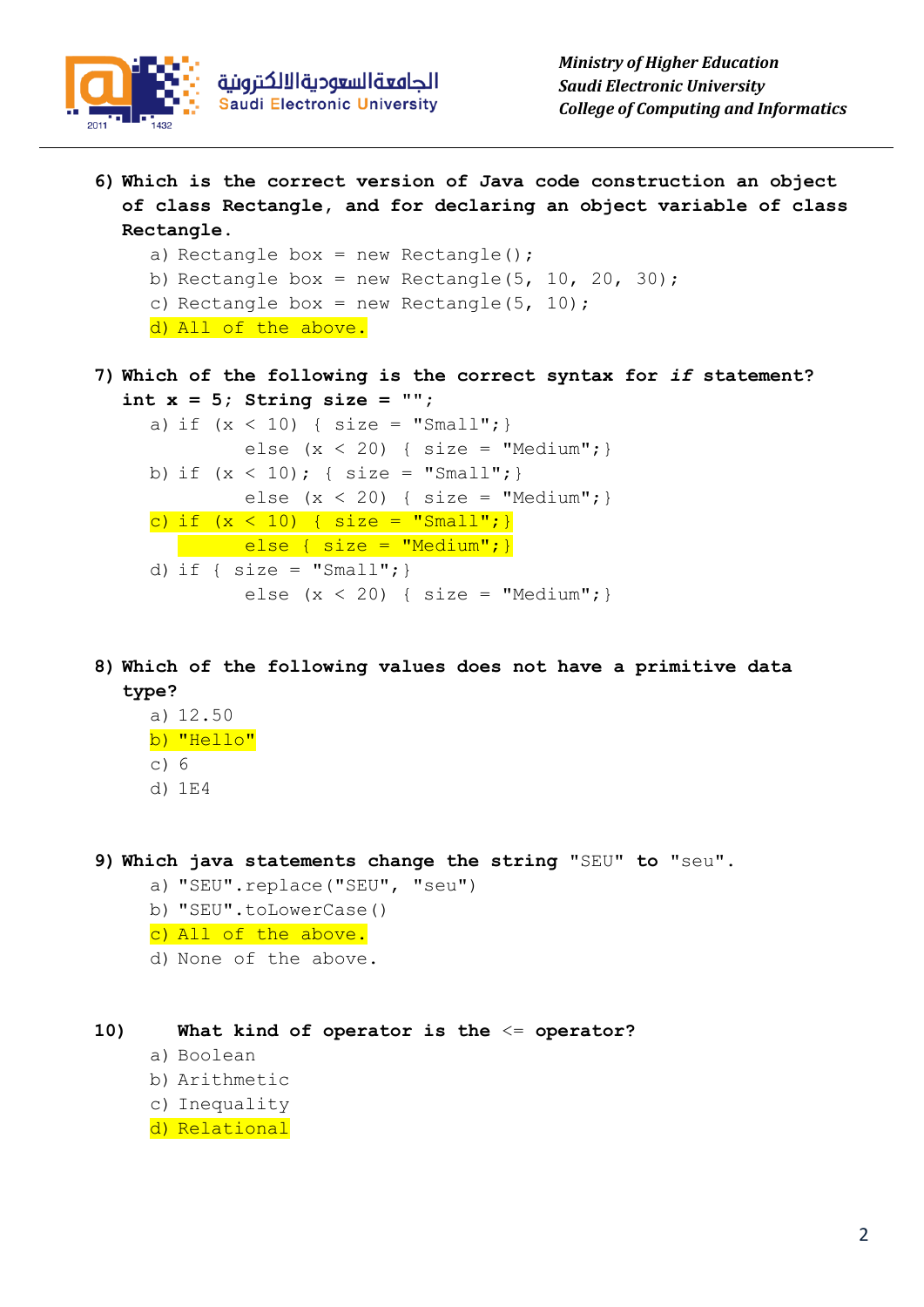

**Q.2. Write True/False for the following statements.**

**(5 x 1 = 5 Marks)**

| S.No. |                                                     | Write T/F    |
|-------|-----------------------------------------------------|--------------|
| 1.    | Encapsulation is the process of hiding object data  | ( ፓ )        |
|       | and providing methods for data access.              |              |
| 2.    | In Java, the garbage collector periodically         | (ፓ)          |
|       | reclaims objects when they are no longer used.      |              |
| 3.    | java.util package is automatically imported in any  |              |
|       | Java program.                                       | œ            |
| 4.    | Every statement with if must also include else.     | $\mathbf{F}$ |
|       |                                                     |              |
| 5.    | Invoking a method means asking the method to do its | (里)          |
|       | job                                                 |              |

**Q.3. Write short answer for the following questions.**

**(3 x 5 = 15 Marks)**

**1) Suppose your cell phone carrier charges you \$29.95 for up to 300 minutes of calls, and \$0.45 for each additional minute, plus 12.5 percent taxes and fees. Give an algorithm to compute the monthly charge for a given number of minutes.**

Answer: Is the number of minutes at most 300? a. If so, the answer is \$29.95 X 1.125 = \$33.70. b. If not, 1. Compute the difference: (number of minutes)-300. 2. Multiply that difference by 0.45. 3. Add \$29.95. 4. Multiply the total by 1.125.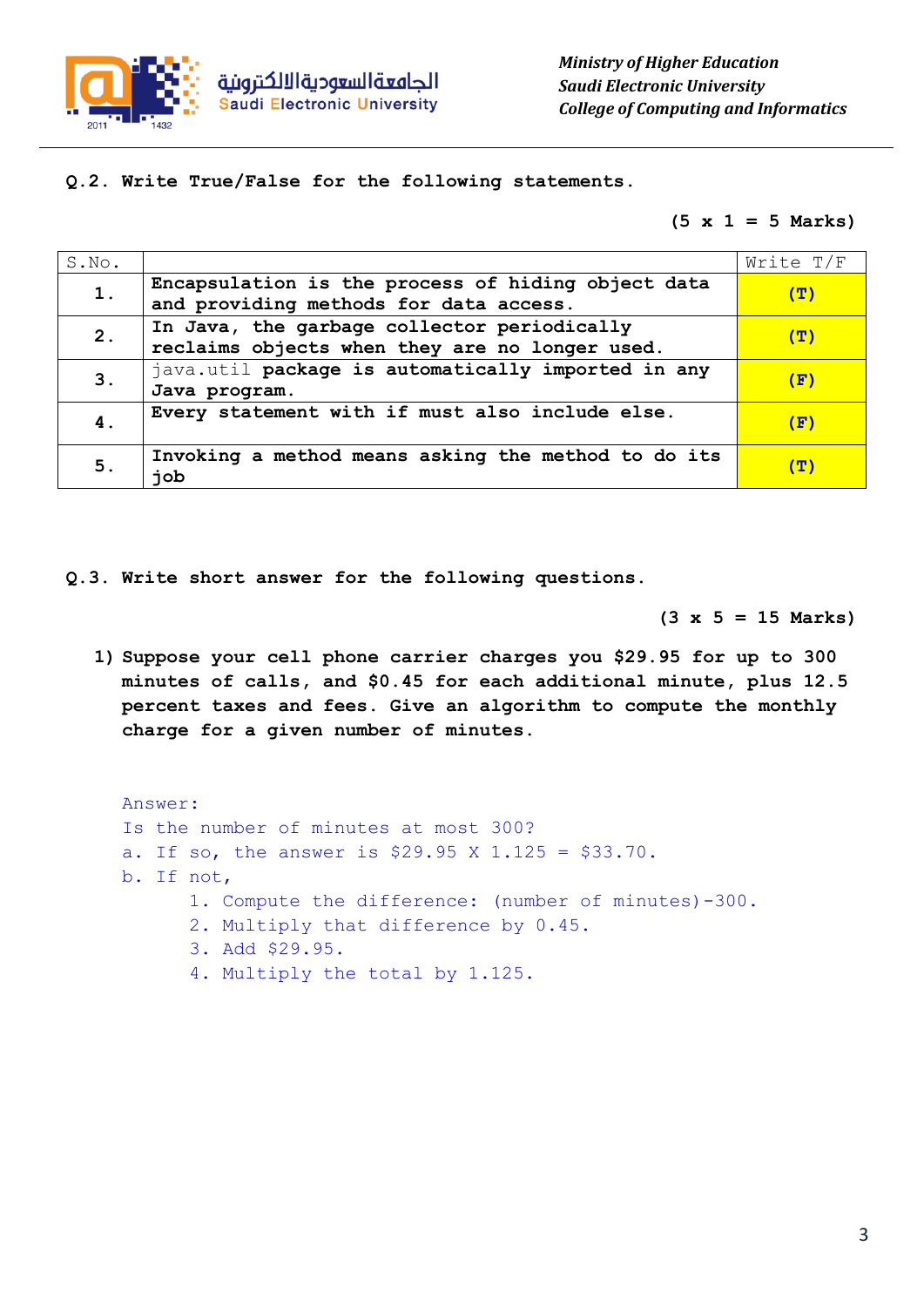

**2) Define Identifier. List out 3 rules, which are to be followed to declare an identifier.**

**Identifier:** name of a variable, method, or class.

**# Rules for identifiers in java:**

- Can be made up of letters, digits, and the underscore () and dollar sign (*\$*) characters.

- Can't start with a digit.
- can't use other symbols such as *?* of *%*
- Spaces are not permitted inside identifiers
- You can't use reserved words such as *public*
- They are case sensitive

**3) What is** this **reference? What is the difference between instance variable and instance of class?**

**# The** this **reference** denotes the implicit parameter.

**# Instance of a class:** an object of the class. The class declaration specifies the instance variables**.**

**# Instance variables:** store the data of an object. An instance variable declaration consists of: access specifier (*private*), type of variable (such as *int*), name of variable (such as *value*).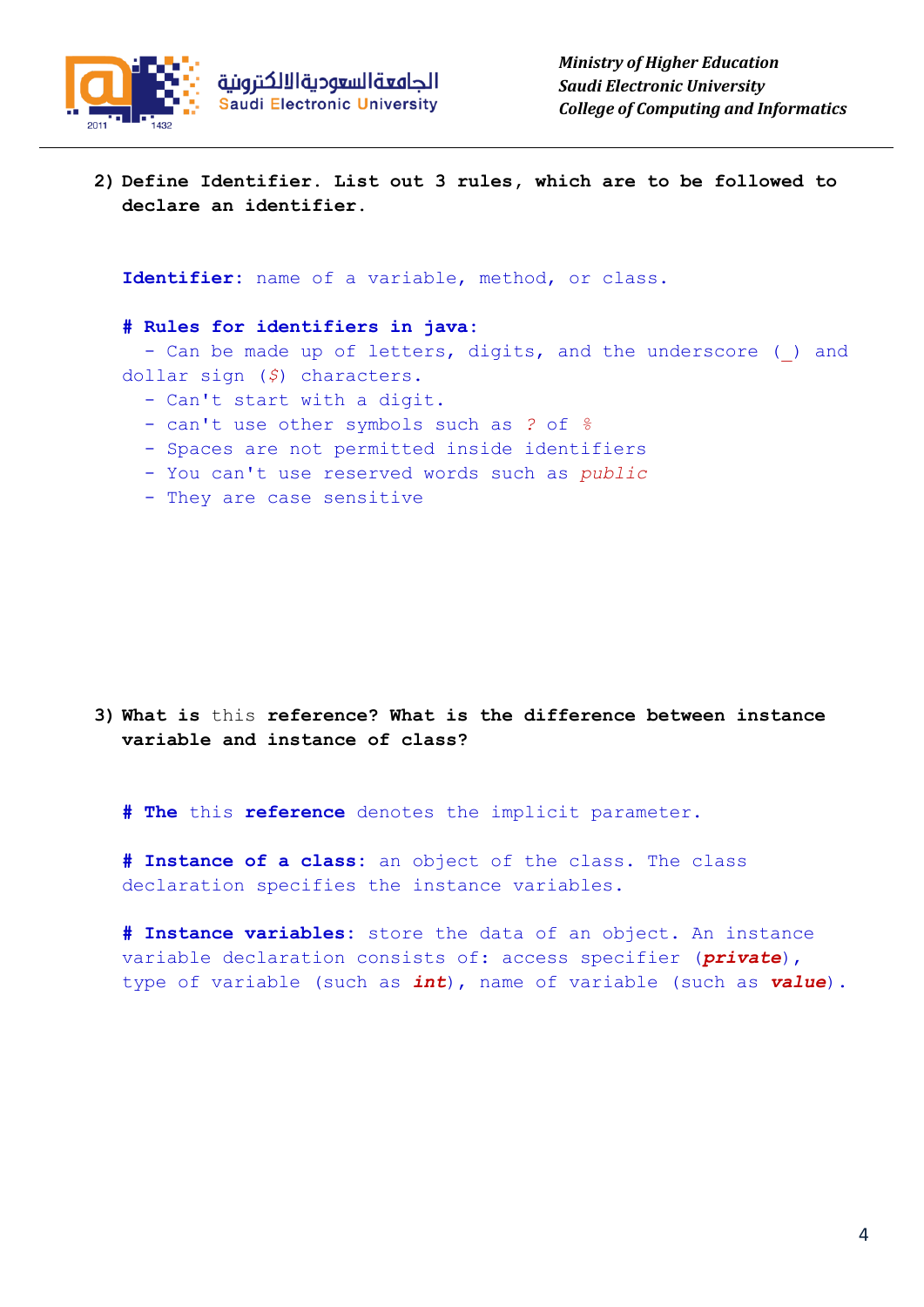

## **Q.4 Java sample code analysis**

**(3 + 2 + 5 = 10 Marks)**

```
1) Find output of the following java code.
```

```
public class Circle{
    double radius = 1;
    public static final double PI = 3.14;
     public static void main(String[] args){
        double volume = PI * radius * radius; System.out.println(volume);
      }
}
```
**Output:** variable **radius** can't be referenced from a **static** context. **"Compile-time error"**

**Otherwise:**

```
public class Circle{
     public static final double PI = 3.14;
     public static void main(String[] args){
         double radius = 1;
         double volume = PI * radius * radius;
         System.out.println(volume);
      }
}
Output: 3.14
```
## **2) Find output of the following java code.**

```
public class Test{
     public static void main(String[] args)
      {
        int value = 20;
        value = value * 2; value--;
         System.out.println(value);
      }
}
Output: 39
```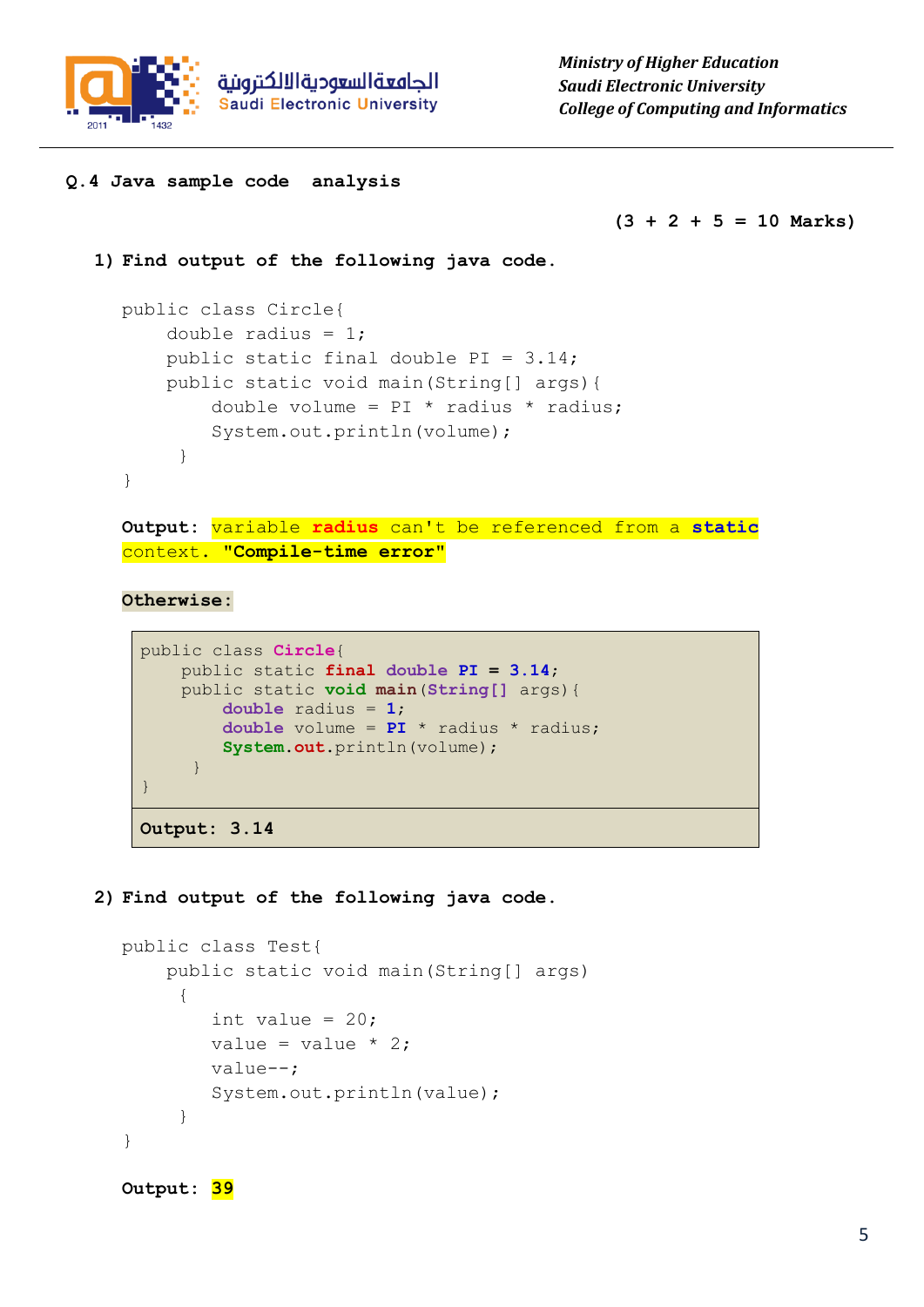

**3) Find syntax errors in the following java code.** (Denote errors with circle)

```
public class test1{
     public Static void main(String[] a){
        int x = 30;
        byte y = 10;
         if(x = 30){
           if(y > 10){
               system.out.print("X = 30" + and Y > 10");
            }else(y == 10){
              System.out.print("X = 30 and Y = 10");
 }
         }
      }
}
```

```
public class Test1{
    public static void main(String[] a){
        int x = 30;
        byte y = 10;
        if (x == 30) {
           if(y > 10) {
              System.out.print("X = 30 + and Y > 10");
            }else {
              System.out.print("X = 30 and Y = 10");
 }
         }
      }
}
```